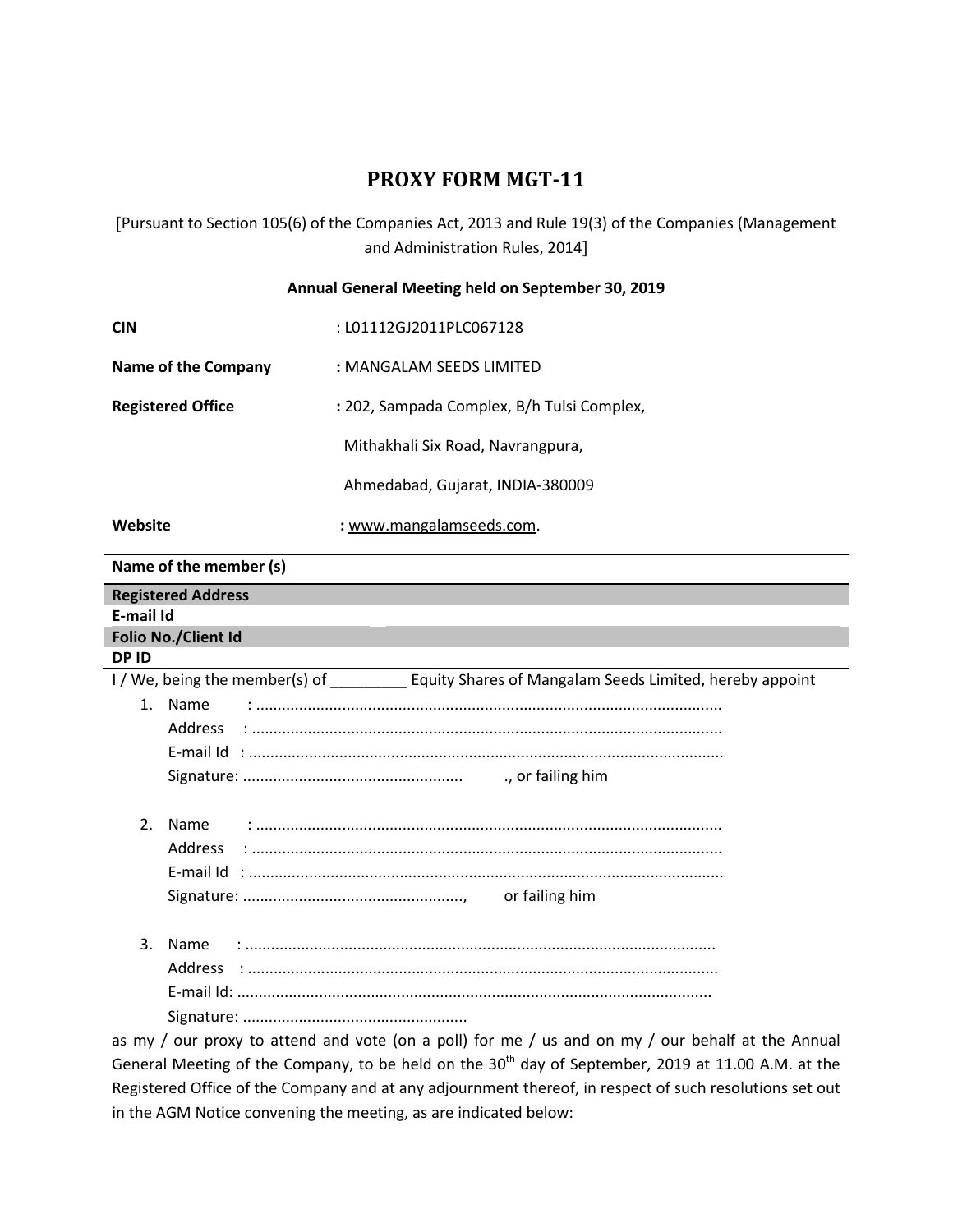#### **Resolution No.**

- 1. Adoption of Financial Statements
- 2. Appointment of Mr. Mafatlal Jethalal Patel as director liable to retire by rotation
- 3. Appointment of Statutory Auditors
- 4. Appointment of Mr. Pravinkumar Madhavlal Patel as Non Executive Independent Director

Signed this ……. day of …..…………….… 2019

Signature of Shareholder

Signature of Proxy Holder(s)

Affix Re.1/- Revenue Stamp

**Note: The form of proxy in order to be effective should be duly completed and deposited at the Registered Office of the Company, not less than 48 hours before the Commencement of the meeting.**